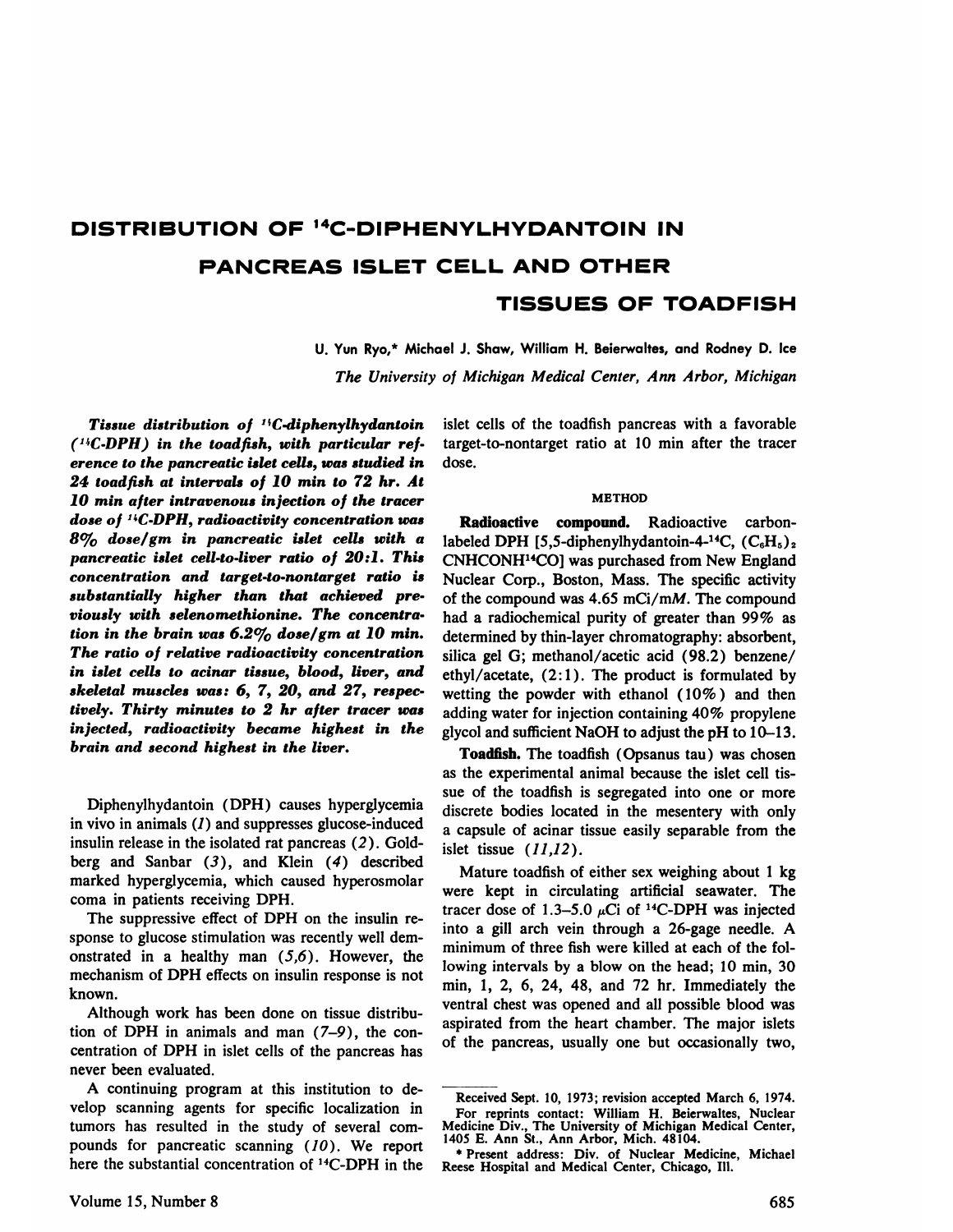were removed from the superior mesentery. The islet cell tissue was isolated from the acinar tissue by dis secting the capsule from approximately 10 mg of the islet cell mass.

Two to 4 mg of acinar tissue (part of capsular connective tissue included) were thus obtained. Two aliquots of tissue samples weighing about 30 mg each were obtained with 12 other tissues for radio activity distribution assays as shown in Table 1.

Radioactivity measurement. All specimens were placed in liquid scintillation counting vials, digested overnight in 0.3 ml of 10% NaOH, dissolved by warming to  $70^{\circ}$  for 20-30 sec and, after cooling, three drops of  $30\%$  H<sub>2</sub>O<sub>2</sub> were added. Then 10 ml of PCS solubilizer (liquid scintillation mixture) from Amersham/Searle Co., Chicago, Ill. were added. After overnight dark adaptation and cooling in the counter, samples were counted for 10 min each in a liquid scintillation counter (Searle Radiographics Unilux IIA). Quenching was corrected using the two-channels ratio method and counting efficiency for  $^{14}$ C was approximately 50%. Data were expressed as percent given dose per gram of fresh tissue.

## RESULTS

Table 1 presents the distribution of 14C-DPH ra dioactivity in 13 different tissues of the toadfish over intervals of 10 min to 72 hr after the intravenous tracer dose. The highest radioactivity concentration at 10 mm after the dose was in the islet cell tissue (7.8% dose/gm). The concentration in the brain was second highest (6.2% dose/gm). The ratio of radioactivity concentration in islet cell to acinar tis sue, blood, liver, and skeletal muscle was 6.0, 6.8, 19.7, and 26.5, respectively. From 30 min to 2 hr after the dose, radioactivity concentration was high est in the brain. After this interval, the relative radio activity concentration in the liver became higher than in all other tissues. Radioactivity in the pancreas, islet cell, and acinar tissue showed a second peak at 6 hr. After 24 hr, peak radioactivity concentration occurred in the liver.

## **DISCUSSION**

Hine and Kozelka demonstrated in rabbits that the concentration of DPH after intravenous admin istration was highest in the liver with less concen tration in the brain, kidneys, and blood (7).

Tissue distribution of DPH was also studied in rats by Noach, et al  $(9)$ , and in rats and dogs by Dill, et al (8). Their findings corresponded with Hine and Kozelka in that the highest concentration of DPH was found in the liver. However, none of these inves tigators measured DPH concentration in the islet cell

| <b>Tissue</b> | Data expressed as % dose/gm $\pm$ s.e.m., fresh tissue<br>[Time (hr)] |       |       |              |       |       |       |       |
|---------------|-----------------------------------------------------------------------|-------|-------|--------------|-------|-------|-------|-------|
|               | 1/6                                                                   | 1/2   |       | $\mathbf{2}$ | 6     | 24    | 48    | 72    |
| Islet cell    | 7.77                                                                  | 1.72  | 0.77  | 0.56         | 1.18  | 0.43  | 0.18  | 0.42  |
|               | ±1.09                                                                 | ±0.20 | ±0.29 | ±0.14        | ±0.18 | ±0.03 | ±0.05 | ±0.10 |
| Acinar tissue | 1.29                                                                  | 0.79  | 0.63  | 0.39         | 1.80  | 0.23  | 0.20  | 0.41  |
|               | ±0.33                                                                 | ±0.04 | ±0.09 | ±0.12        | ±0.59 | ±0.04 | ±0.03 | ±0.08 |
| <b>Blood</b>  | 1.14                                                                  | 0.44  | 0.36  | 0.25         | 0.15  | 0.24  | 0.11  | 0.22  |
|               | ±0.21                                                                 | ±0.38 | ±0.05 | ±0.03        | ±0.03 | ±0.03 | ±0.01 | ±0.01 |
| Liver         | 0.39                                                                  | 2.17  | 0.60  | 0.80         | 0.74  | 1.03  | 0.54  | 0.86  |
|               | ±0.02                                                                 | ±0.46 | ±0.09 | ±0.10        | ±0.18 | ±0.23 | ±0.04 | ±0.21 |
| <b>Brain</b>  | 6.22                                                                  | 3.19  | 0.94  | 0.94         | 0.67  | 0.69  | 0.34  | 0.69  |
|               | ±1.30                                                                 | ±1.02 | ±0.09 | ±0.22        | ±0.16 | ±0.10 | ±0.05 | ±0.06 |
| Kidney        | 3.38                                                                  | 1.76  | 0.87  | 0.61         | 0.66  | 0.87  | 0.38  | 1.00  |
|               | ±0.52                                                                 | ±0.20 | ±0.12 | ±0.05        | ±0.08 | ±0.16 | ±0.06 | ±0.19 |
| Urine         | 0.02                                                                  | 0.30  | 0.01  | 0.02         | 0.11  | 5.63  | 3.02  | 3.63  |
|               | ±0.01                                                                 | ±0.04 | ±0.00 | ±0.00        | ±0.03 | ±2.58 | ±0.74 | ±1.32 |
| Bile          | 1.12                                                                  | 0.23  | 0.04  | 0.19         | 0.52  | 7.20  | 4.05  | 4.61  |
|               | ±0.06                                                                 | ±0.02 | ±0.00 | ±0.07        | ±0.18 | ±2.31 | ±0.97 | ±1.98 |
| Heart         | 2.09                                                                  | 1.21  | 0.48  | 0.34         | 0.46  | 0.52  | 0.34  | 0.58  |
|               | ±0.36                                                                 | ±0.13 | ±0.02 | ±0.08        | ±0.14 | ±0.08 | ±0.35 | ±0.04 |
| Spleen        | 0.22                                                                  | 0.86  | 0.12  | 0.16         | 0.36  | 0.38  | 0.25  | 0.49  |
|               | ±0.04                                                                 | ±0.22 | ±0.03 | ±0.06        | ±0.06 | ±0.03 | ±0.02 | ±0.05 |
| Stomach       | 0.13                                                                  | 0.17  | 0.04  | 0.11         | 0.18  | 0.35  | 0.17  | 0.25  |
|               | ±0.04                                                                 | ±0.22 | ±0.03 | ±0.06        | ±0.06 | ±0.03 | ±0.02 | ±0.05 |
| Intestine     | 0.09                                                                  | 0.19  | 0.20  | 0.18         | 0.31  | 0.44  | 0.30  | 0.41  |
|               | ±0.03                                                                 | ±0.03 | ±0.07 | ±0.01        | ±0.05 | ±0.06 | ±0.02 | ±0.03 |
| Muscle        | 0.29                                                                  | 0.42  | 0.20  | 0.13         | 0.22  | 0.30  | 0.17  | 0.34  |
|               | ±0.05                                                                 | ±0.12 | ±0.07 | ±0.03        | ±0.04 | ±0.04 | ±0.01 | ±0.09 |
| No. of fish   | 7                                                                     | 7     |       | 3            | з     | 3     | 3     | 3     |

**TABLE 1. TISSUE DISTRIBUTION OF 14C@IPHENYLHYDANTOIN IN TOADFISH AT VARIOUS TIME**